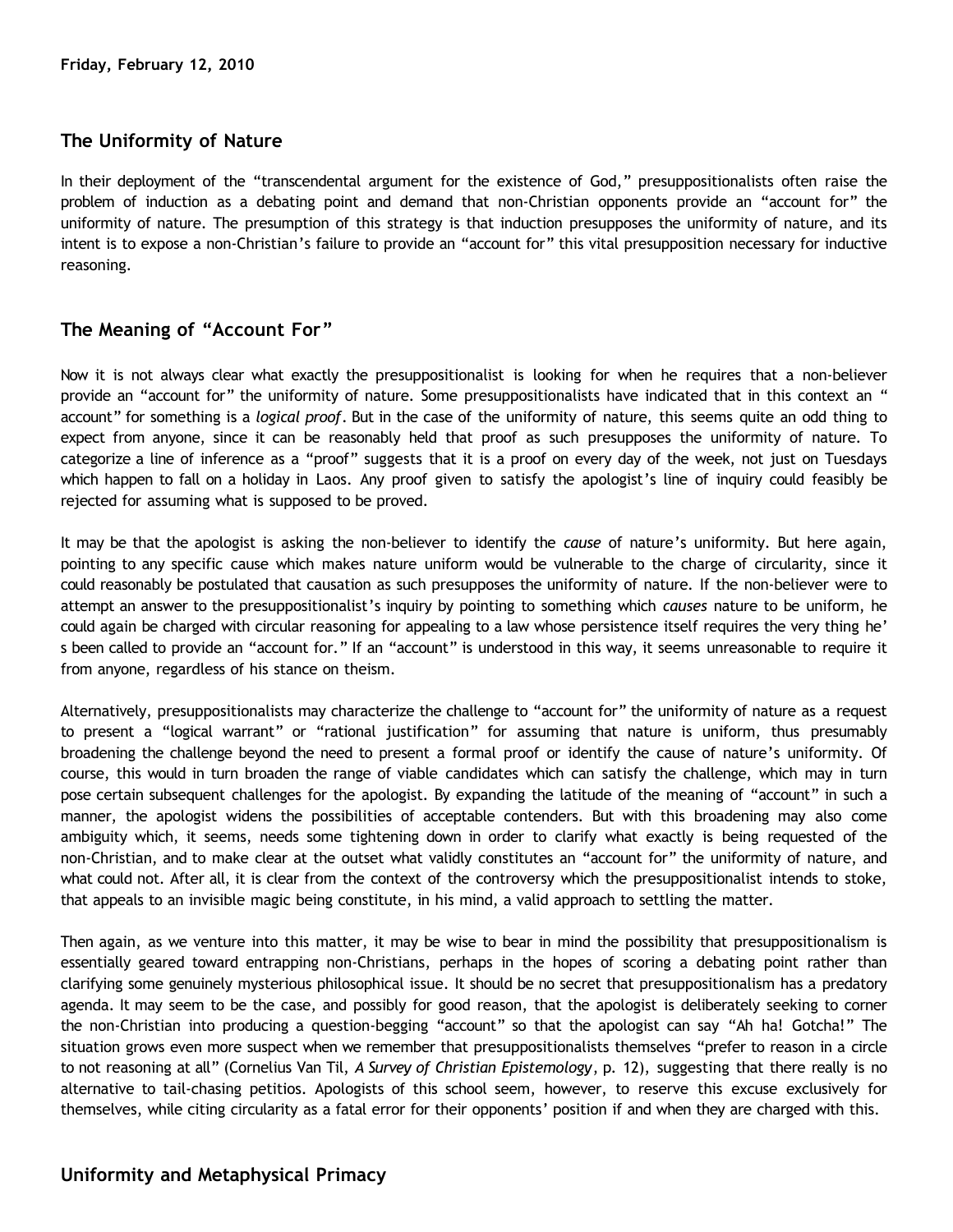Because the issue of metaphysical primacy is the most fundamental concern in all philosophy, the first item to address in considering the question of how one "accounts for" the uniformity of nature is not whether or not nature's uniformity entails theism or atheism per se, nor would I say that trifling over what exactly the presuppositionalist means by " account for" will be very productive (good luck getting him to commit to a clear meaning here). Rather, the controversy here first needs to be understood in terms of *metaphysical primacy*. Specifically, if it is agreed that nature *is* in fact uniform, does the uniformity of nature presuppose the primacy of existence, or does it presuppose the primacy of consciousness? Is nature uniform independent of anyone's thoughts, feelings, wishes, commands or temper tantrums? Or, does the fact that nature is uniform depend on some form of conscious activity?

This is the central question to be considered before all others: is consciousness involved in "making" nature uniform, or is nature uniform *on its own*, regardless of what consciousness does?

As an Objectivist, my answer to this question is that nature is uniform on its own, independent of anyone's conscious activity. A person can deny the uniformity of nature, but nature remains uniform all the same, in spite of such denials. This means that if no consciousness exists, the entities which do exist still act according to their natures. This is the view consistent with the axioms "existence exists," "to exist is to be something" (i.e., to have *identity*), and "entities act according to their natures" *independent of consciousness*.

In his discussion on the problem of induction, presuppositionalist Brian Knapp speaks of the need to have a "*logical* justification for doing something" ("Induction and the Unbeliever," *The Portable Presuppositionalist*, p. 124), including presumably assuming that nature is uniform, and asks "*Why* do you believe nature is uniform, and how is that belief rationally justified?" (Ibid.). But to speak of *rationally* justifying a position, what can one mean other than justifying that position *in accordance to reason*? Reason is the faculty by which an individual identifies and integrates the objects of his perception. This faculty presupposes the metaphysical primacy of existence – i.e., the view that the objects of one's consciousness exist and are what they are independent of the conscious activity by which he is aware of them.

But this does not seem at all consistent with what presuppositionalism affirms.

# **The Presuppositionalist Approach**

The standard presuppositionalist "justification" for the premise that nature is uniform is quite different from the Objectivist view that nature is inherently uniform independent of conscious activity. While presuppositional apologists often make a big deal about "accounting for" the uniformity of nature, they exhibit no concern for the issue of metaphysical primacy. On the contrary, presuppositionalism is exclusively concerned with advancing the view that the uniformity of nature is *theistically caused*. Specifically, it affirms the existence of a supernatural conscious being

who has created the universe in which we live (Gen. 1:1, Col. 1:16), and who sovereignly maintains it as we find it to be (Heb. 1:3)… This God has a plan for his creation (Eph. 1:11), not the least part of which is revealing himself to it (Rom. 1:19-20). Part of this revelation involves creating and sustaining the universe in such a way that his creatures are able to learn about it and function within it (Gen. 8:22). (Brian Knapp, " Induction and the Unbeliever," *The Portable Presuppositionalist*, p. 132)

Although presuppositionalists can be expected to insist that this "account for" the uniformity of nature has not "simply 'moved the problem' by introducing God into the equation" (Ibid., p. 135), it seems that this is precisely all that such appeals ultimately accomplish. The claim that a being "has created the universe in which we live… and… sovereignly maintains it as we find it to be," amounts to the view that the uniformity of nature is a *product* of some prior *cause*. This assumes the continuity of any causal process by which said being allegedly accomplishes these tasks. In other words, the "justification" for the premise that nature is uniform proposed by presuppositionalism *assumes* the uniformity of nature from the get go.

It is unhelpful to the presuppositionalist case for apologists to seek exemption from the applicability of a law of nature and therefore, by implication, the uniformity of nature – in their proposed solution by pointing to their god's " supernatural" character, for however they wish to conceive of their god, they are unable to escape the causal implications embedded in their proposed justification. Essentially they are saying that their god *causes* nature to be uniform, and are thus invoking a natural law – namely *the law of causality* - even if they wish to refer to it by some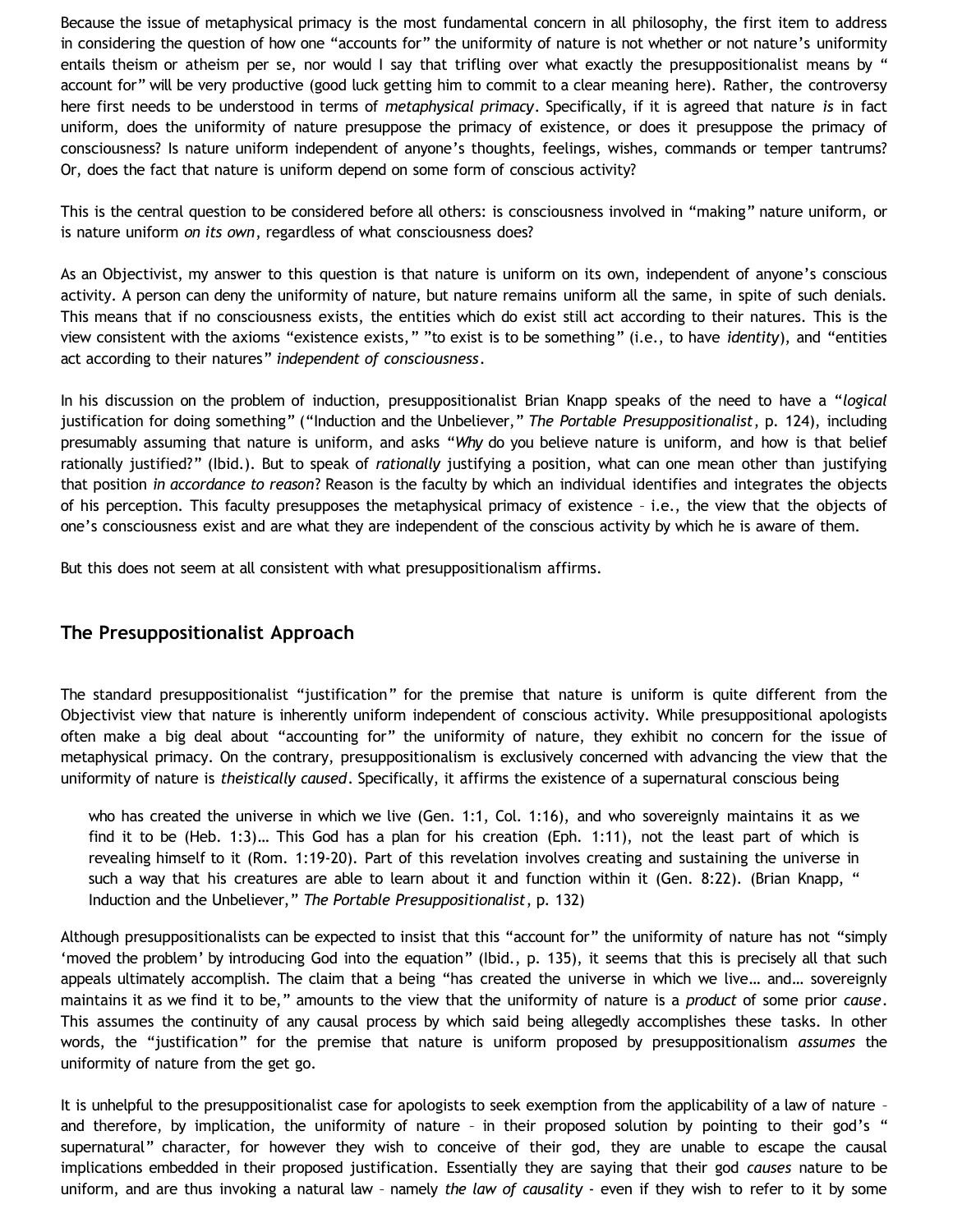other name. The presuppositionalist appeal to theism, then, to "account for" the uniformity of nature, assumes the very thing that this appeal is supposed to explain, and is thus an instance of reasoning in a circle. As Brian Knapp himself explains:

To reason in a circle is to assume the very thing you are attempting to demonstrate. (Ibid., p. 126)

Knapp holds that circular reasoning "is just as devastating as the arbitrariness of one who has no answer at all" (Ibid., p. 125), and thus any explanation of the uniformity of nature which incorporates such fallacy is to be rejected.

In order to maintain a theistic "account for" the uniformity of nature here, the only alternative to circular reasoning would be to commit [the fallacy of the stolen concept](http://bahnsenburner.blogspot.com/2008/06/stolen-concepts-and-intellectual.html). This would be the case if the presuppositionalist denies that his proposed explanation of the uniformity of nature is circular on the grounds that his god's creation of the universe and maintenance of its consistent functioning is in effect *causeless*, in an attempt to avoid invoking a law of nature – namely *causality* - as the mechanism by which his god allegedly accomplishes its feat of sovereignty over the universe. But this too is a dead end for the presuppositionalist, for he is still affirming that the uniformity of nature throughout the universe is the result of some *action* taken on the part of his god, and causality is essentially the *identity* of action. The dead give-away here is that the presuppositionalist is in fact *naming* the actions of his god – specifically "creating" and "maintaining" its creation – which result in nature being uniform. This would-be rebuttal, then, would in effect affirm acts of creation and maintenance (i.e., actions which have identity) while denying their genetic root, namely *causality*, of which the actions which presuppositionalists attribute to their god are merely species. Causality, it should be noted, is essentially "the law of identity applied to action" (Ayn Rand, *Atlas Shrugged*, [Galt's Speech](http://jvwisdom.com/jv/joint-venture-videos/john-galt-speech.html)). To name an action (as the presuppositionalist does in his "account") is to acknowledge that the action in question does in fact have identity.

Now the presuppositionalist may object to any of this by insisting that the causality by which his god affects uniformity in nature is not *natural* causality, but rather "supernatural causality," and therefore that appeals to "supernatural causality" do not presuppose or depend on the uniformity of nature as necessary precondition. This maneuver assumes that there is, between causality as we know it (that is, causality as a natural law – as "the law of identity applied to action") and so-called "supernatural causality," some distinction which relevantly bears on the issue at hand in a manner that is sufficient to alleviate the tensions exposed above. It is thus incumbent upon the apologist who invokes this disclaimer to explain this supposed distinction and make the case for immunity to the charges of circular reasoning and/or the stolen concept fallacy. Indeed, what exactly is "supernatural causality," and how is it different from *natural* causality? If causality is essentially the law of identity applied to action, and the presuppositionalist implicitly acknowledges that the actions he attributes to his god ("creates" and "maintains") in fact have identity (which he does simply *by naming them*), how are these actions beyond the scope of natural law if by natural law we ultimately mean that the law of identity applies? Blank out.

As suspected above, the solution which presuppositionalism proposes does in fact seem to accomplish nothing more than to move the problem back a step rather than actually addressing it (insofar as it can be said that there is a problem here in the first place). By referencing "supernatural causality" as opposed to "natural causality" as the means by which his god allegedly created and maintains the order of the universe in a uniform manner, the presuppositionalist is implying a uniformity of "super-nature," especially in the claim that his god "maintains" (or "sustains") the order of the universe, as this action would be *continuous* (even if not eternal), rather than merely a single gesture. The apologist is essentially saying that "supernatural causality" is today as it has been in the past and will be in the future, thus presupposing a principle of uniformity prior to nature. But what accounts for this uniformity of "super-nature" which underlies the presuppositionalist's appeal to a god in order to "account for" the uniformity of nature? Where is the presuppositionalist's "justification" for this principle of uniformity on which his justification for order in the universe relies and without which his "account" could have no philosophical substance?

Of course, since the presuppositionalist appeals to a god as both the creator of the universe and as the sustainer of uniformity in nature, he likely means by "supernatural causality" (or whatever motor he has in mind behind the creating and sustaining his god is allegedly responsible for) some form of *conscious* activity to make these things happen, as if by [wishing.](http://bahnsenburner.blogspot.com/2006/12/wishing-and-christian-deity.html) At the very least, the presuppositionalist should make it explicitly clear whether or not he thinks that his god creates and sustains by means of an act of consciousness, and if so, how we can distinguish this act of consciousness from something akin to mere wishing. In other words, the presuppositionalist needs to come clean about his position's commitment to the primacy of consciousness in his "account for" the uniformity of nature. Since an appeal to theism in order to account for the uniformity of nature essentially signifies the view that the uniformity of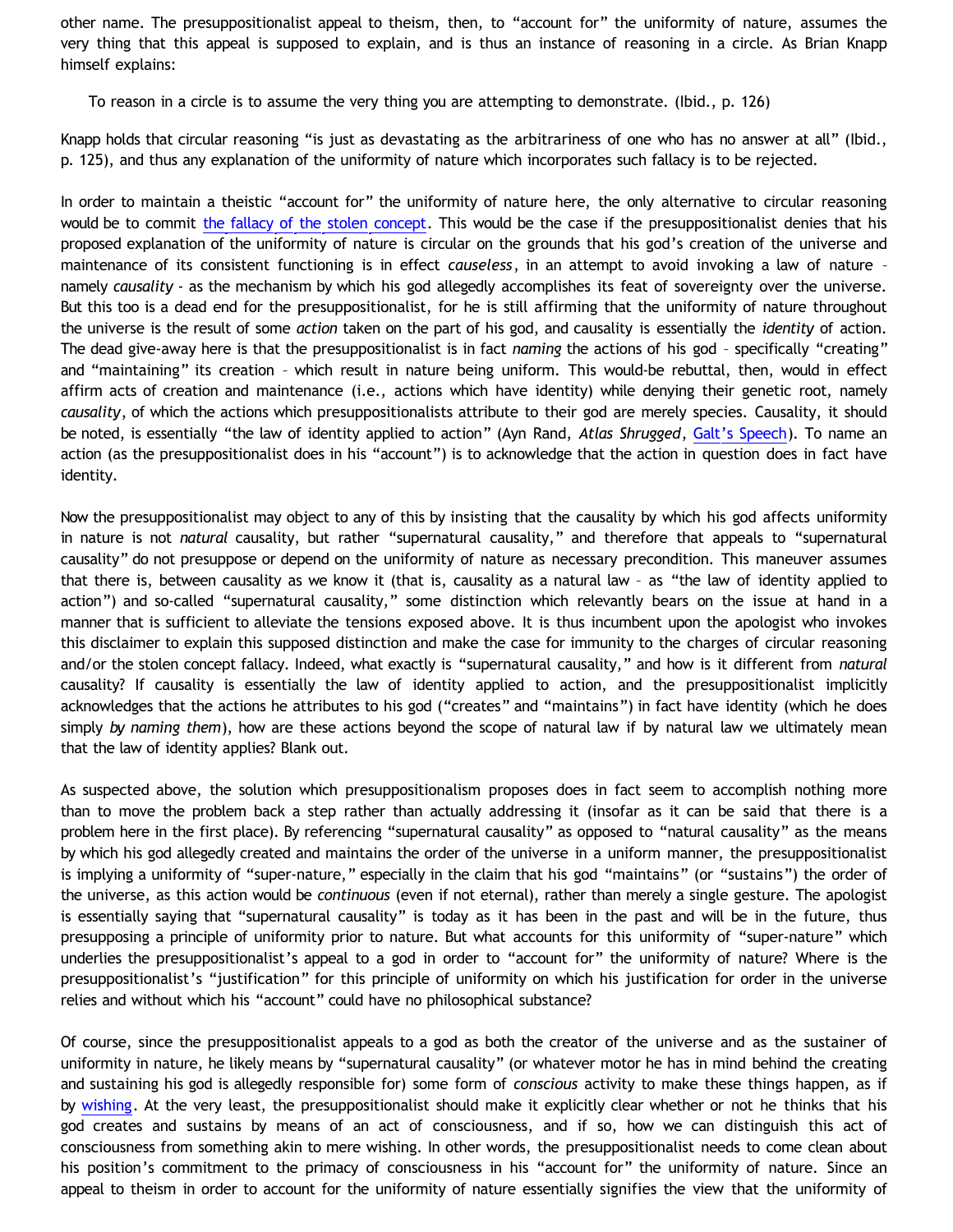nature rests on the primacy of consciousness, it is this presupposition which the presuppositionalist needs to justify. But this would entail arguing for the view that the uniformity of nature finds its basis in subjectivism: the uniformity of nature is the result of some conscious action (see [here](http://bahnsenburner.blogspot.com/2008/12/inherent-subjectivism-of-god-belief.html) and [here\)](http://bahnsenburner.blogspot.com/2010/02/how-theism-violates-primacy-of.html).

Some direct questions may help eliminate some of the presuppositionalist's standard obfuscations:

1. Is nature uniform? (Yes or no)

2. If no, we would likely have an instance of the fallacy of the [stolen concept](http://bahnsenburner.blogspot.com/2008/06/stolen-concepts-and-intellectual.html), for a denial of the uniformity of nature would have to assume that nature is uniform in order for that denial to make sense.

3. If yes , is nature uniform independent of consciousness, or is nature's uniformity a product of conscious activity?

4. If nature is uniform *independent of consciousness*, the uniformity of nature cannot imply theism.

5. If it is thought that nature's uniformity is a product of conscious activity, why suppose that such an overt appeal to subjectivism is at all philosophically impressive?

Involved with the presuppositionalist strategy is the tacit assumption that the principle of the uniformity of nature is the end-all and be-all of induction, that the uniformity of nature is equivalent to the so-called "inductive principle." (This habit is common outside of presuppositionalist circles as well, which is probably where presuppositionalists get it in the first place.) If it can be proven that nature is uniform, so the implicit reasoning goes, then induction is justified. Of course, this approach takes for granted – and leaves completely uninvestigated – all the activity which the human mind performs in the activity we call inductive reasoning. It rests all of induction's validity on whether or not nature is uniform and how one "accounts for" this. This tendency fails to recognize that while the uniformity of nature is a metaphysical concern, the justification of induction is an *epistemological* issue. Sadly, those who take the presuppositionalist approach are missing much of the story.

Often coupled with this gaff is the inclination to think of natural laws as phenomena that are in some way independent of the universe and to which the universe must somehow adhere or conform in order for those laws to apply within the universe and thereby serve as reliable principles upon which our reasoning rests. This understanding itself has no objective basis, and in fact invites the fallacies which typically accompany the primacy of consciousness. Implicit in this view may be, for instance, the notion that the laws existed first, then the contents of the universe, and then the contents of the universe (which on their own would be utterly mired in chaos) are compelled by some external force to comply with those laws. Presuppositional apologetics seeks to exploit such assumptions by making the laws of nature extra-universal, otherworldly, indeed "supernatural." For instance, observe the following statement by Brian Knapp:

In the Christian's worldview, at least from the Reformed perspective, laws are not so much "natural" as they are "supernatural". They are an expression of the way in which God providentially orders his creation, rather than something that is "built-in" which operate on their own and independent from God. [sic] ("Induction and the Unbeliever," *The Portable Presuppositionalist*, p. 121n.4)

On Knapp's view, the natural laws describe "the way in which God providentially orders his creation." But how would anyone be able to acquire knowledge of "the way in which God providentially orders his creation," if said "God" is a mind *distinct from the believer's own mind*? As the believer imagines his god, his mind departs from reality in radical fashion. When he ascribes the course of nature to the handling of a being which he can only imagine, the believer ignores the constraints of rational epistemology (which addresses the *how* of his knowledge), because he is no longer speaking from knowledge, but from imagination. This is why the believer can speak of "the way in which God providentially orders his creation" as if he were intimately familiar with the universe of details which such cosmic handling of the contents of the universe would entail. It essentially represents the believer attributing what he takes completely for granted (and does not understand philosophically) to the activity of a being which resides only in his own imagination.

Objectivism does not share the view expressed by Knapp as it (Objectivism) does not grant the assumption that the laws of nature are somehow independent of the universe. I have already discussed at length the Objectivist axioms and their role in anchoring human cognition to reality (see for instance my essay [The Axioms and the Primacy of Existence](http://katholon.com/AxiomsPOE.htm)). But it may still be unclear how they relate to the laws of nature.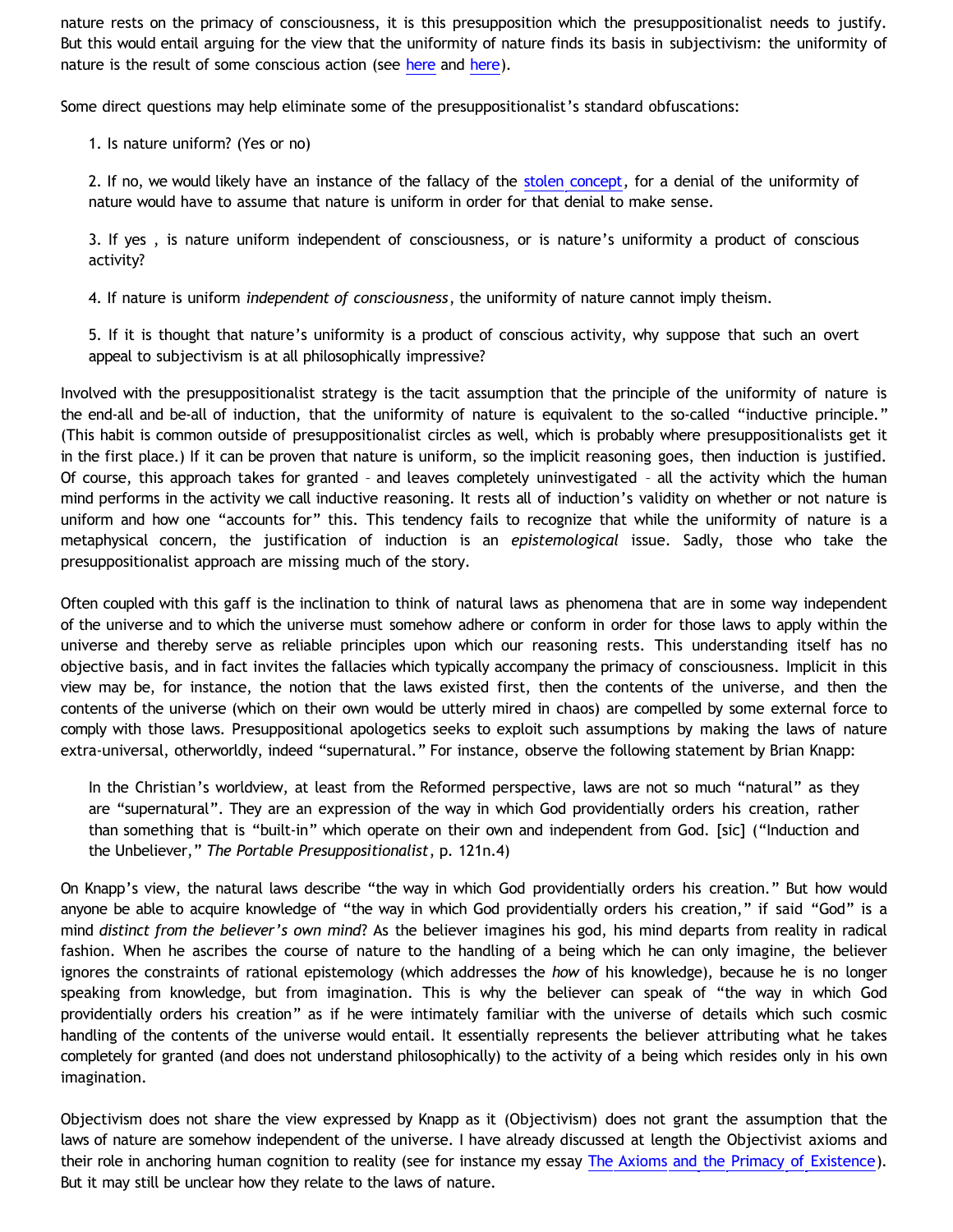Nor does Objectivism grant objective validity to the notion of the "supernatural" (see [here](http://www.katholon.com/Bahnsen_Supernatural.htm)). The laws of nature are not divine commands on the contents of the universe, nor are they rules which the objects literally obey in an effort to remain in good standing with "the Lord." On the contrary, the *laws* of nature are conceptual integrations, and as such they are general identifications based on perceptual input (as all concepts are ultimately). They represent discoveries of facts which are integrated into open-ended principles which can be applied to all particulars of a certain class. They do not originate from outside the universe, for they are based on facts which obtain within the universe and which are discovered and integrated by minds which also exist in the universe. There is no "outside the universe" to begin with. There is the universe (the sum total of all that exists), and there is what we *imagine*.

## **The Meaning of "the Uniformity of Nature"**

But what specifically do we mean by the term "uniformity of nature"? Not all conceptions of the uniformity of nature are created equal. Presuppositional apologist Greg Bahnsen tends to conceive of the uniformity of nature as "the resemblance between events that we have experienced and events that we have not experience" (*Van Til's Apologetic: Readings & Analysis*, p. 342n.167), thus holding to an "event-based" model in which "resemblance" (presumably, how something *appears* to an observer) conjoins that which has been experienced with that which has not been experienced.

On the one hand, Bahnsen's conception of the uniformity of nature, given the central role he gives to "resemblance" and "experience," does not lend itself very well to the supposition that nature is uniform independent of conscious activity. The viewpoint of the observer seems to have a lot of sway in the matter, and it needs to be clarified whether uniformity in nature obtains independent of consciousness, or if conscious activity is a preconditional consideration. Of course, this does not concern Bahnsen, and making such clarifications would likely be counterproductive to his apologetic ambitions.

On the other hand, Bahnsen's view seems conspicuously well geared toward positioning apologists in the vantage of criticizing opponents. For how can two things be said to share a "resemblance" unless (and until) they can be compared side by side? And how can two "events" be compared side by side unless they have both already occurred? But isn't that the whole point behind the principle of the uniformity of nature – namely to provide an objective basis for *expecting* that things which are not available to be compared to what has already been experienced, will operate in a manner similar to what has been experienced?

Brian Knapp presents a somewhat different rendering:

Nature must proceed to operate according to the same laws it has operated according to in the past – laws which determine the effects which arise from a given cause or set of causes. (Op. cit., p. 121)

Here we see the implicit notion that the contents of the universe "obey" (either volitionally or by some means of compulsion) the laws of nature, since it is "laws which determine the effects which arise from a given cause or set of causes." If this is stated *metaphorically*, then it may not be problematic. But if it is understood *literally*, it invites the primacy of consciousness. Again, it is unclear on this conception whether or not the uniformity of nature is understood to obtain independently of consciousness, or if it is supposed to be something which is put into place by means of conscious activity.

What's also noticeable in Knapp's statement here is that it seems *absolute*: "Nature *must* proceed to operate according to the same laws it has operated to in the past…" The way that it is stated here does not seem to allow for exceptions. This, we will find, is not what Christianity really teaches when it comes to the uniformity of nature.

Both Bahnsen and Knapp ultimately agree, however, that the Christian god is the proper (or "only") answer to the question "How do you account for the uniformity of nature?" But in pointing to the Christian god, believers are, in terms of essentials, claiming that the uniformity of nature is a product of conscious activity. It seems, however, that by supposing there is a consciousness which has the power to cause nature to be uniform, they are also granting that said consciousness also has the power to cause (or "allow") nature to be chaotic. Since "God controls whatsoever comes to pass" (Van Til, *The Defense of the Faith*, p. 160), Christianity puts everything which takes place within nature entirely in the hands of a supernatural mind which is imagined to be completely free from the constraints of nature. Indeed, as the Christian worldview itself explicitly teaches, miracles can and sometimes do happen. The water in your drinking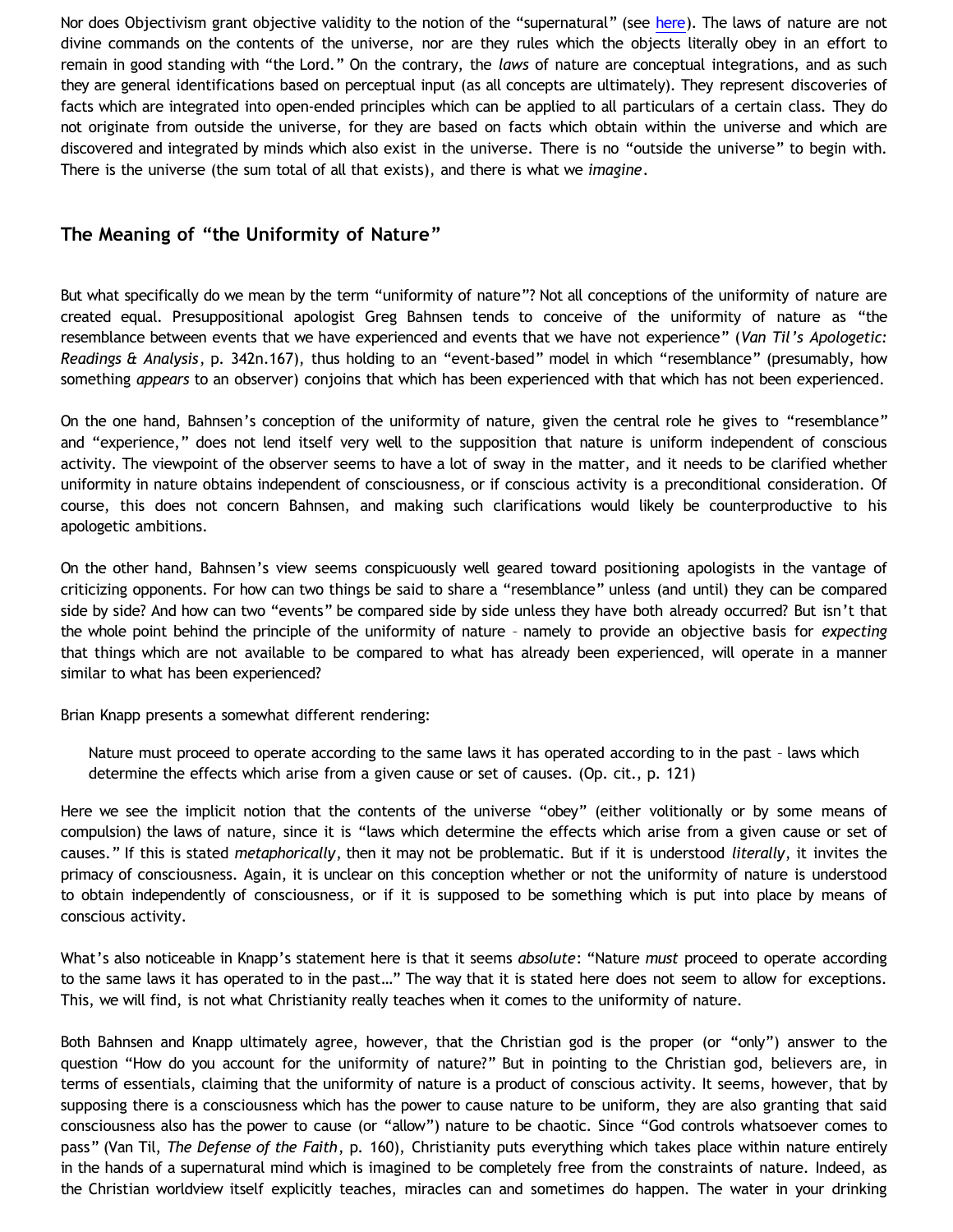glass can be water one moment, and then magically transformed into merlot the next (cf. John 2:1-11). In the final analysis, since everything that happens is up to the *will* of an invisible magic being, predictable outcomes are as much a crap shoot as are miracles. As Knapp puts it, "In a very real sense, all events in the universe are ultimately supernatural events as God is personally behind each and every one of them" (Op. cit., p. 139). The believer, then, is to *imagine* that his god is "personally behind each and every" event which occurs in the universe, which can only mean – in the context of a worldview which takes such imaginations seriously – that the uniformity of nature (to the extent that nature is at all uniform in the first place) is the result of conscious activity. In other words, the uniformity of nature, on the Christian view, presupposes the primacy of consciousness.

Knapp's response to the objection that on the Christian view nature could be chaotic as much as it is uniform, is that such objection could be "sound only if [Christian theism] assumes that nature is absolutely uniform, which it does not" ( *The Portable Presuppositionalist*, p. 140). Indeed, by conceding that, on the Christian view, nature is not absolutely uniform, then nature might as well not be supposed to be uniform at all (since exceptions to uniformity are granted as legitimate possibilities), and consequently all bets are off: there is no reliable basis for expecting future events to " resemble" those of the past (which is the presuppositionalist's own measure for understanding whether or not nature is uniform). The ruling consciousness can make it such that glass shatters into dozens of broken shards when struck with a hammer one moment, and that it turns into a flock of geese under the same conditions the next. What Christian would deny its god the power to bring about such outcomes? Indeed, they claim that their god is omnipotent and can bring about any imaginable outcome. But how does this "account for" the uniformity in nature which we observe on a constant basis? Blank out.

Once nature's "behavior" is placed in the hands of a consciousness which is supposed to possess the power to "control whatsoever comes to pass," anything can happen. Uniformity is a once-in-a-million chance. The fact that nature *is* uniform, only demonstrates that there is no rational basis to put any stock in the presuppositionalist's "account for" the uniformity of nature which is clearly observed.

As one non-Christian succinctly put it:

I believe that there is consistency in the universe because there is no god that has the power to mess with it. (See [The Contra-Pike Files](http://www.katholon.com/Contra_Pike.pdf), May 10, 2003)

Indeed, if there is no invisible magic being which has the ability to manipulate the objects populating the universe according to its will, the objects in the universe can be reasonably expected to behave in a manner consistent with their own natures. In this way, the uniformity of nature logically implies an alternative which is not theistic in nature.

### **The** *Objective* **Alternative**

On the Objectivist view, the notion of the *uniformity* of nature seems to be unnecessarily redundant.

Peikoff explains what is meant by the concept 'nature' as follows:

What is nature? Nature is existence—the sum of that which is. It is usually called "nature" when we think of it as a system of interconnected, interacting entities governed by law. So "nature" really means the universe of entities acting and interacting in accordance with their identities. ([The Philosophy of Objectivism, \(1976\)](http://aynrandlexicon.com/lexicon/nature.html) [Lecture 2](http://aynrandlexicon.com/lexicon/nature.html))

"Nature is existence," says Peikoff. And he is right to say this. The *uniformity* of nature, then, is existence being itself. As Rand succinctly put it, "Existence is Identity" (*Atlas Shrugged*, [Galt's Speech](http://jvwisdom.com/jv/joint-venture-videos/john-galt-speech.html)). Nature is uniform with itself, since to exist is for something to be itself. If A exists, it must be A.

The uniformity of nature, then, is essentially the applicability of the axiom of existence to all of reality *and* the absolute (i.e., exceptionless) concurrence of identity with existence. Both of these aspects of the uniformity of nature are undeniable – that is, they cannot be denied without self-contradiction. Since reality *is* the realm of existence, the axiom of existence necessarily applies to *all* of reality. Since reality is the realm of *existence*, existence and reality are concurrent *absolutely* - i.e., without exception.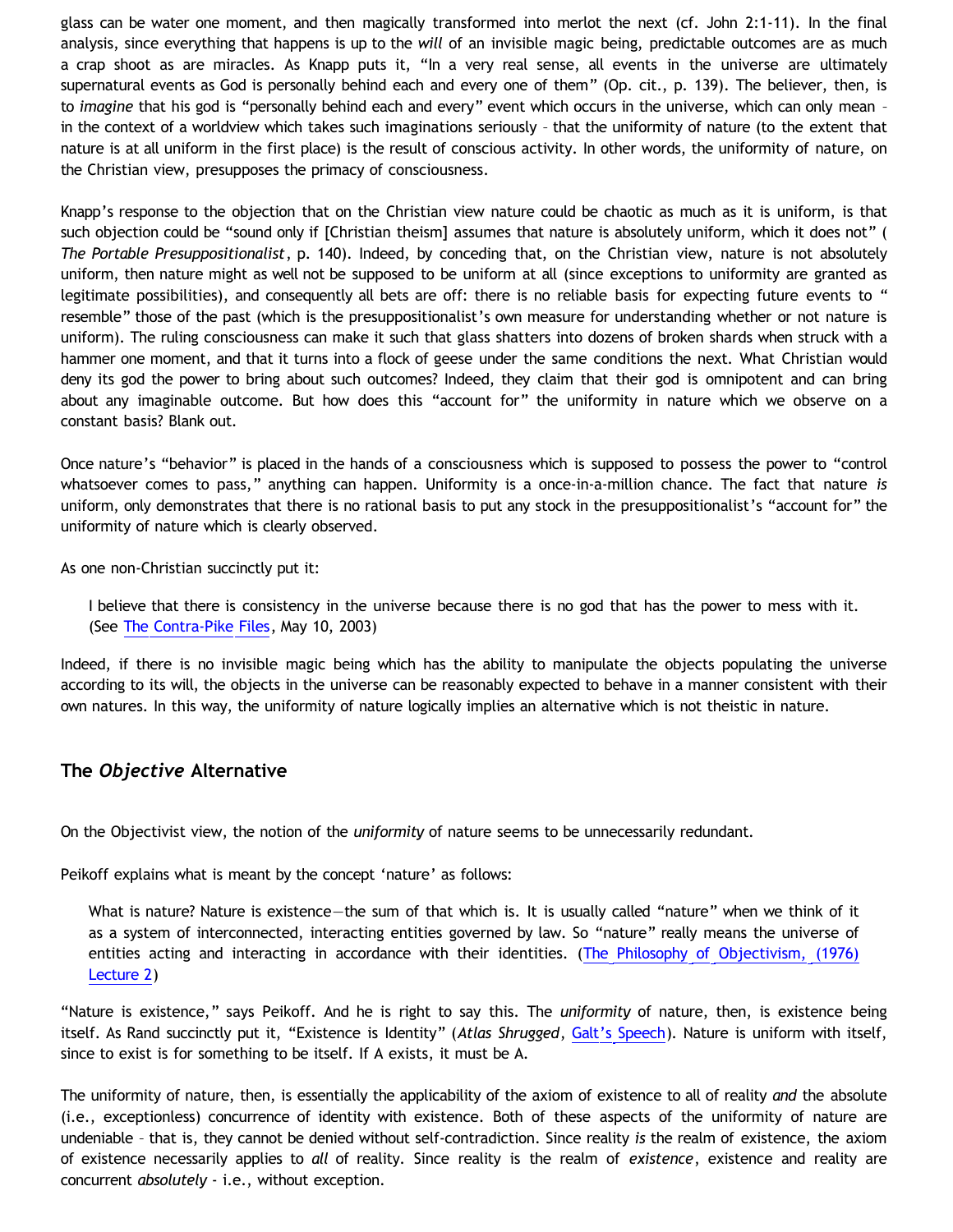In this way we can confidently say that nature is *inherently* uniform (since existence exists, to exist is to be something, and nature, since it exists, is therefore itself), and that it is such *independent of consciousness*. Uniformity is not a property which consciousness injects into nature, nor is it the manner in which consciousness regulates nature since:

- a) consciousness does not regulate nature (the primacy of existence is true), and
- b) nature is self-regulating (per the law of identity).

Since nature is uniform independent of consciousness (the primacy of existence tells us this), nature is uniform independent of any particular being's consciousness. This means that, if consciousness is to know that nature is uniform, it must *discover* this fact, not "create" or "cause" it. Uniformity is *not* a property which consciousness gives to nature, nor is it something consciousness *causes* in nature.

Moreover, since discovery is a process which begins with perception (i.e., with direct awareness of objects which exist), one must discover the fact that nature is uniform *through experience*. Man discovered, at least on an implicit level, that nature is uniform long before he wrote any storybooks or mused about what lies beyond the universe. Such activities presuppose the uniformity of nature. So we need not consult some *storybook* to learn, even on the level of implicit knowledge, that nature is uniform. This knowledge would be accessible to us, even if we had no access to any storybooks. Reading the bible, then, is no precondition for recognizing that nature is uniform with itself.

Notice that this conception of the uniformity of nature is immune to the charge of circular reasoning. For one, it is not an attempt to *prove* that nature is uniform as the conclusion to an argument. Also, this conception of the uniformity of nature does not make it dependent upon experience. Rather, it's the other way around: experience depends on the uniformity of nature (since experience, as the actual relation between a subject and the objects of its awareness, exists and is therefore a part of nature, and thus has identity), since experience is processional over time. It is not an appeal to experience, but rather to the *preconditions* of experience as such.

Moreover, this conception of the uniformity of nature is impervious to the standard attacks, common among presuppositional apologists, which seek to defuse attempted justification of induction by assuming that future experience will be like (or will "resemble") past experience by appealing to past experiences. For one, it is forthrightly acknowledged that this conception of the uniformity of nature does not tell the whole story behind induction. The uniformity of nature is merely one of several factors involved in induction. Also, the uniformity of nature is a precondition not only of experience (as we saw above) but also of concepts designating temporal categories (such as ' past' vs. 'future'). The fact of existence is timeless, and consequently, so is identity.

Note that the Objectivist conception of the uniformity of nature is not an appeal to "experience," but rather to the *preconditions* of any experience, namely those facts named explicitly by the axioms, facts without which no experience could be possible. Even to dispute the premise that nature is uniform, itself requires the uniformity of nature in order to make sense of the dispute in the first place.

### **Is the Uniformity of Nature a Matter of** *Faith***?**

As mentioned in the beginning of this blog, the uniformity of nature is not itself subject to proof, for proof presupposes the uniformity of nature. Attempts to prove the uniformity of nature would commit either the fallacy of begging the question (by assuming the truth of what is to be proven) or the fallacy of the stolen concept (by placing proof prior to its genetic roots). This of course does not mean that one must accept the uniformity of nature *on faith*. To suppose as much is to accept as false dichotomy: a claim can only be accepted on the basis of proof, or on the basis of faith. This is not the first time I've seen this bifurcation. In his [review of John Robbins' critique of Objectivism](http://www.objectivistcenter.org/cth--71-Has_Objectivism_Been_Refuted.aspx), philosopher Bryan Register encounters this same mistake and offers an eloquent correction:

Robbins asserts that reason always relies on faith: "Reason can never cease to be the handmaid of faith: All thought must start somewhere, and that initial postulate is unproved, by definition... . The only question that remains is, Which faith-which axiom-shall reason serve?" Since Objectivism is grounded on a set of axioms, which are by definition unprovable, Robbins concludes that Objectivism rests on an act of faith in those axioms. But this assumes that there are only two kinds of claims: those one proves and those which one takes on faith. In fact, as the Objectivist literature makes clear, there is a third type of claim: one which is valid because it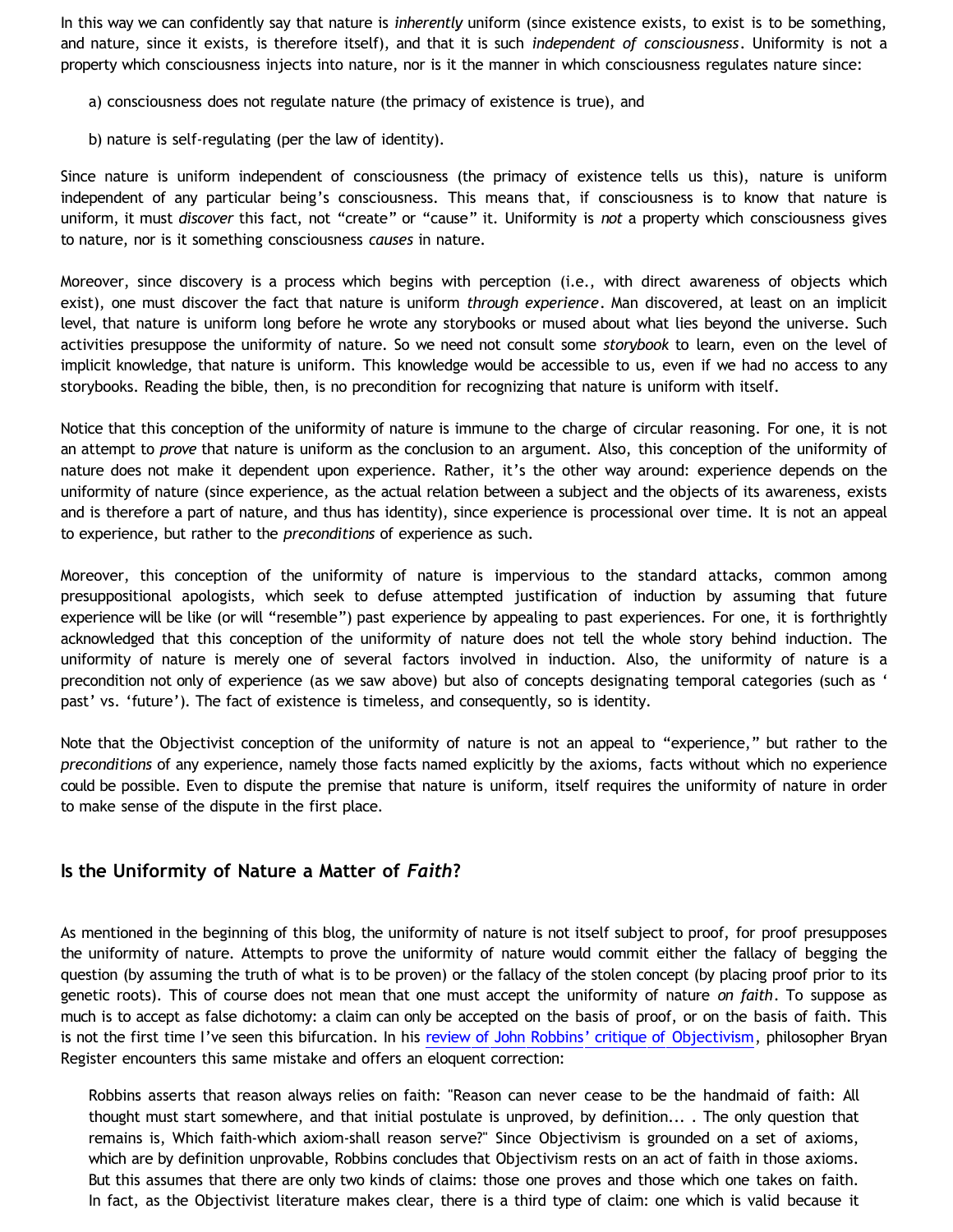formulates a fact that is directly perceived. Such are the most fundamental perceptual judgments and such are the axioms.

Uniformity, then, is not something we merely *expect*, as if we had no rational basis, but something we actually *observe*. However, it is typically when our expectations of certain outcomes are thwarted that we question the validity of those expectations. But the cause for questioning our expectations turns out not to be a cause for questioning the uniformity of nature, not simply because investigating why our expectations were thwarted uncovers factors which we were not aware of (and thus could not factor into our expectations), but also (and primarily) because existence holds metaphysical primacy. The recognition that factors which we did not know had an influence on what actually happened, only confirms the more fundamental recognition that nature is uniform *independent of consciousness*: those factors exist and had their influence on the given state of affairs, even though we were not aware of them. They had a causal impact on what occurred, and the very concept 'cause' presupposes the law of identity (since, as pointed out above, causality is the law of identity applied to action). So merely because our expectations did not pan out, is not an indictment on the uniformity of nature, nor on the objective understanding of the uniformity of nature.

### **Confusion in Presuppositionalism**

Presuppositionalism essentially tells us that we cannot know that nature is uniform (even though we observe a uniform nature directly whenever we perceive it), but that we do and cannot fail to know a god which allegedly lies behind the question mark which our worldview allegedly produces when it comes to "accounting for" the uniformity of nature. On this view, I can observe the uniformity of nature firsthand, and cannot know that nature is uniform, while I cannot observe a supernatural deity, but allegedly cannot escape the knowledge that it surely exists. This reversal of reality creates a most hideous carnival out of man's epistemology.

But the confusion does not stop there.

Upon examination, it is difficult to see how Knapp's proposed solution to the problem of induction actually solves it. In fact, it is unclear exactly how appealing to the Christian god can serve as a serious proposal in the interest of " accounting for" or providing a "logical justification" of the uniformity of nature.

Knapp claims that the universe in which we live was created by a supernatural conscious being, and that this supernatural conscious being "maintains it as we find it to be" (*The Portable Presuppositionalist*, p. 132). Even if one believes this, it in no way indicates that the universe is being maintained in a *uniform* manner. It would only tell us that, however the universe behaves, it is controlled by a supernatural conscious being. When it is admitted that this same supernatural conscious being is capable of, and known for, performing *miracles* - events which often (and overtly) go against the standard understanding of uniformity in nature – it can only undermine this approach as a means of " accounting for" uniformity: it guarantees no uniformity whatsoever! On this view, any uniformity which happens to obtain, is a fluke. Indeed, it is for this very reason that, after all his promoting of Christian theism as the solution to the problem of induction, Knapp concedes that Christian theism does not hold that nature is "absolutely uniform" (p. 140).

To make matters even worse, the individual who "finds" the universe to be a certain way when he observes and interacts with it, is dealing with only a minuscule portion of the universe. On the Christian view, inferring that all of the universe is "maintained" in a uniform manner is a wild overgeneralization, an extravagant leap of faith which Christian theism itself does not afford any believer. If, for instance, the believer happens to find that the tiny part of the universe with which he is familiar behaves in a uniform manner, this in no way tells him that his god is maintaining the rest of the universe in a uniform manner, or that any hypothetical uniformity in other parts of the universe are uniform with the uniformity with which he is familiar in his particular location. Given the premise that everything is controlled by a supernatural being, it may be the case that in the believer's part of the universe, balls uniformly roll over plane surfaces, while in another part of the universe balls uniformly turn into marching bands upon impact with plane surfaces. How would the believer in such a being know? Knapp gives no indication of how the epistemological feats needed here might proceed.

But in spite of the self-undermining factors inherent in Christian doctrine, as well as Knapp's own damning admission, he still thinks that the Christian metaphysics of a universe-creating, reality-ruling consciousness address's Hume's philosophical conundrum, even though he points to additional weaknesses native to his worldview which undermine